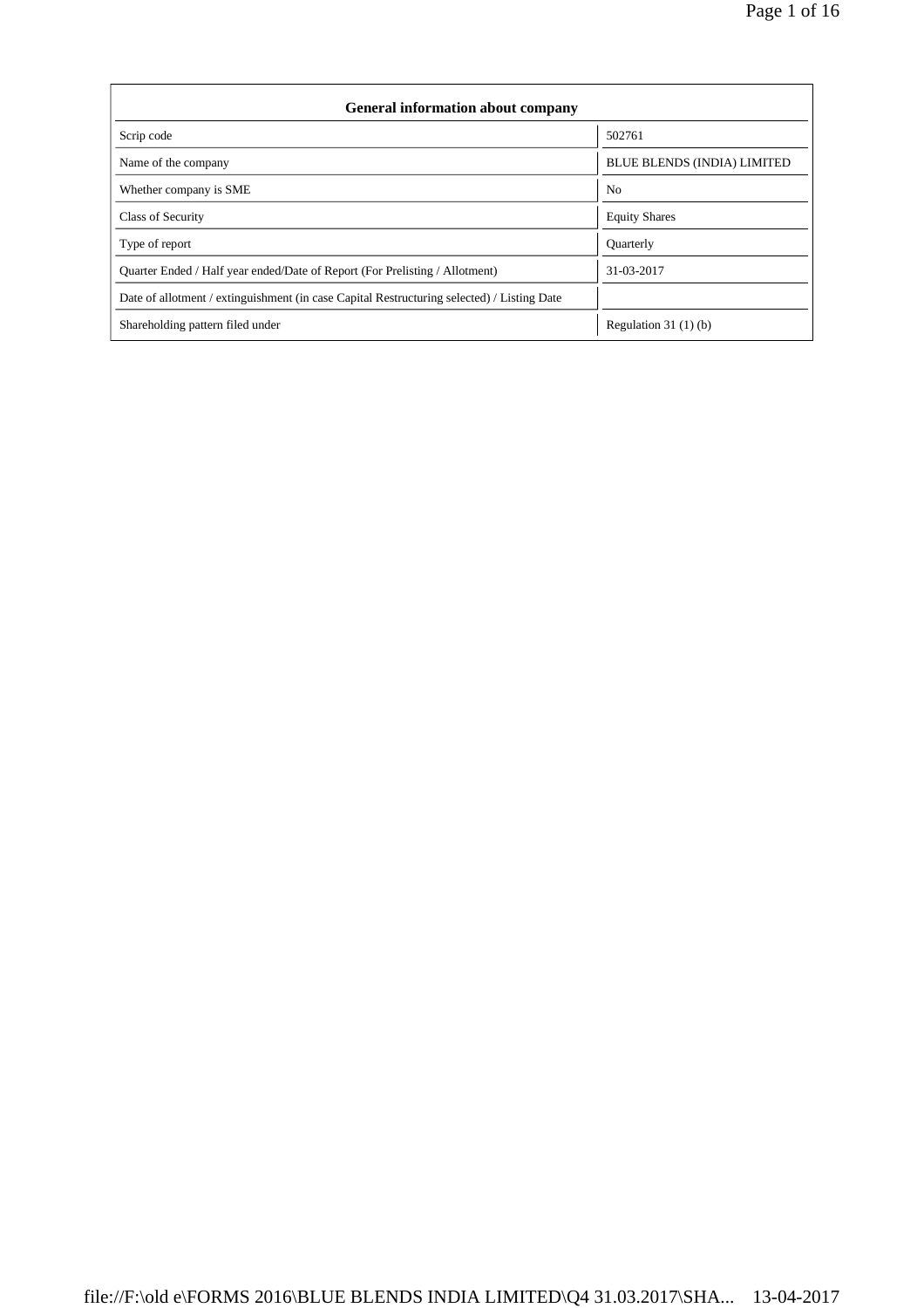| Sr. No. | <b>Particular</b>                                                                      | Yes/No         |
|---------|----------------------------------------------------------------------------------------|----------------|
|         | Whether the Listed Entity has issued any partly paid up shares?                        | N <sub>0</sub> |
|         | Whether the Listed Entity has issued any Convertible Securities?                       | No.            |
|         | Whether the Listed Entity has issued any Warrants?                                     | N <sub>o</sub> |
|         | Whether the Listed Entity has any shares against which depository receipts are issued? | No             |
|         | Whether the Listed Entity has any shares in locked-in?                                 | Yes            |
| 6       | Whether any shares held by promoters are pledge or otherwise encumbered?               | Yes            |
|         | Whether company has equity shares with differential voting rights?                     | No             |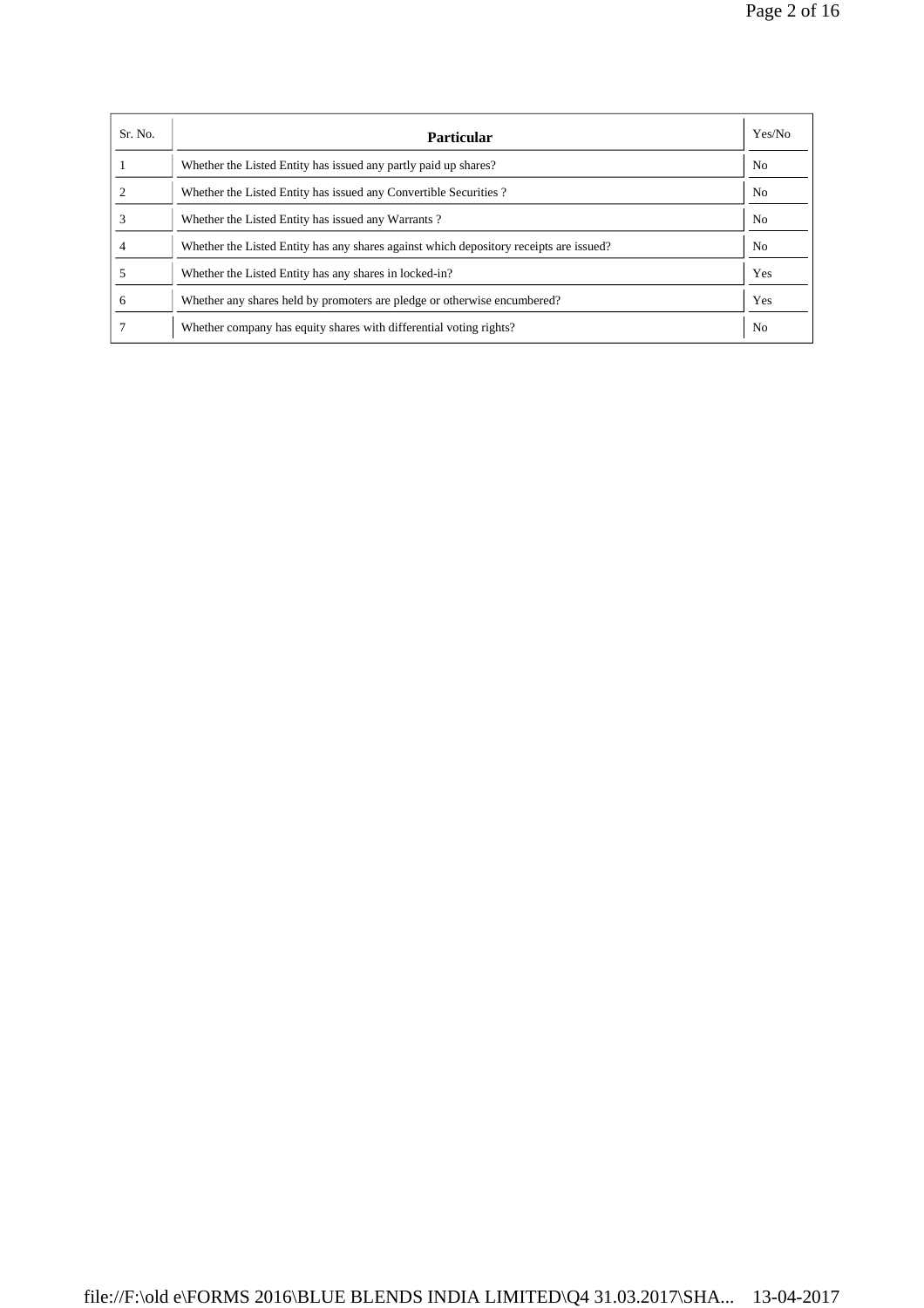|                 |                                                |                         |                         |                                 |                                                  |                        | Table I - Summary Statement holding of specified securities |                                                                  |                                 |                           |       |  |
|-----------------|------------------------------------------------|-------------------------|-------------------------|---------------------------------|--------------------------------------------------|------------------------|-------------------------------------------------------------|------------------------------------------------------------------|---------------------------------|---------------------------|-------|--|
|                 |                                                |                         | No. of                  | No.<br>Of<br>Partly             | No. Of<br>shares<br>shares<br>held<br>underlying | Total nos.             | Shareholding<br>as a % of<br>total no. of                   | Number of Voting Rights held in each<br>class of securities (IX) |                                 |                           |       |  |
| Category<br>(I) | Category<br>of<br>shareholder                  | Nos. Of<br>shareholders | fully paid<br>up equity | paid-<br>up                     |                                                  | Depository             |                                                             | $(VII) =$                                                        | shares<br>(calculated<br>as per | No of Voting (XIV) Rights |       |  |
|                 | (II)                                           | (III)                   | shares<br>held $(IV)$   | equity<br>shares<br>held<br>(V) | Receipts<br>(VI)                                 | $(IV)+(V)$<br>$+ (VI)$ | SCRR.<br>1957) (VIII)<br>As a % of<br>$(A+B+C2)$            | Class eg:<br>X                                                   | Class<br>eg:y                   | Total                     |       |  |
| (A)             | Promoter<br>&<br>Promoter<br>Group             | $\overline{4}$          | 12637310                |                                 |                                                  | 12637310               | 61.37                                                       | 12637310                                                         |                                 | 12637310                  | 61.37 |  |
| (B)             | Public                                         | 19063                   | 7955478                 |                                 |                                                  | 7955478                | 38.63                                                       | 7955478                                                          |                                 | 7955478                   | 38.63 |  |
| (C)             | Non<br>Promoter-<br>Non Public                 |                         |                         |                                 |                                                  |                        |                                                             |                                                                  |                                 |                           |       |  |
| (C1)            | <b>Shares</b><br>underlying<br><b>DRs</b>      |                         |                         |                                 |                                                  |                        |                                                             |                                                                  |                                 |                           |       |  |
| (C2)            | Shares held<br>by<br>Employee<br><b>Trusts</b> |                         |                         |                                 |                                                  |                        |                                                             |                                                                  |                                 |                           |       |  |
|                 | Total                                          | 19067                   | 20592788                |                                 |                                                  | 20592788               | 100                                                         | 20592788                                                         |                                 | 20592788                  | 100   |  |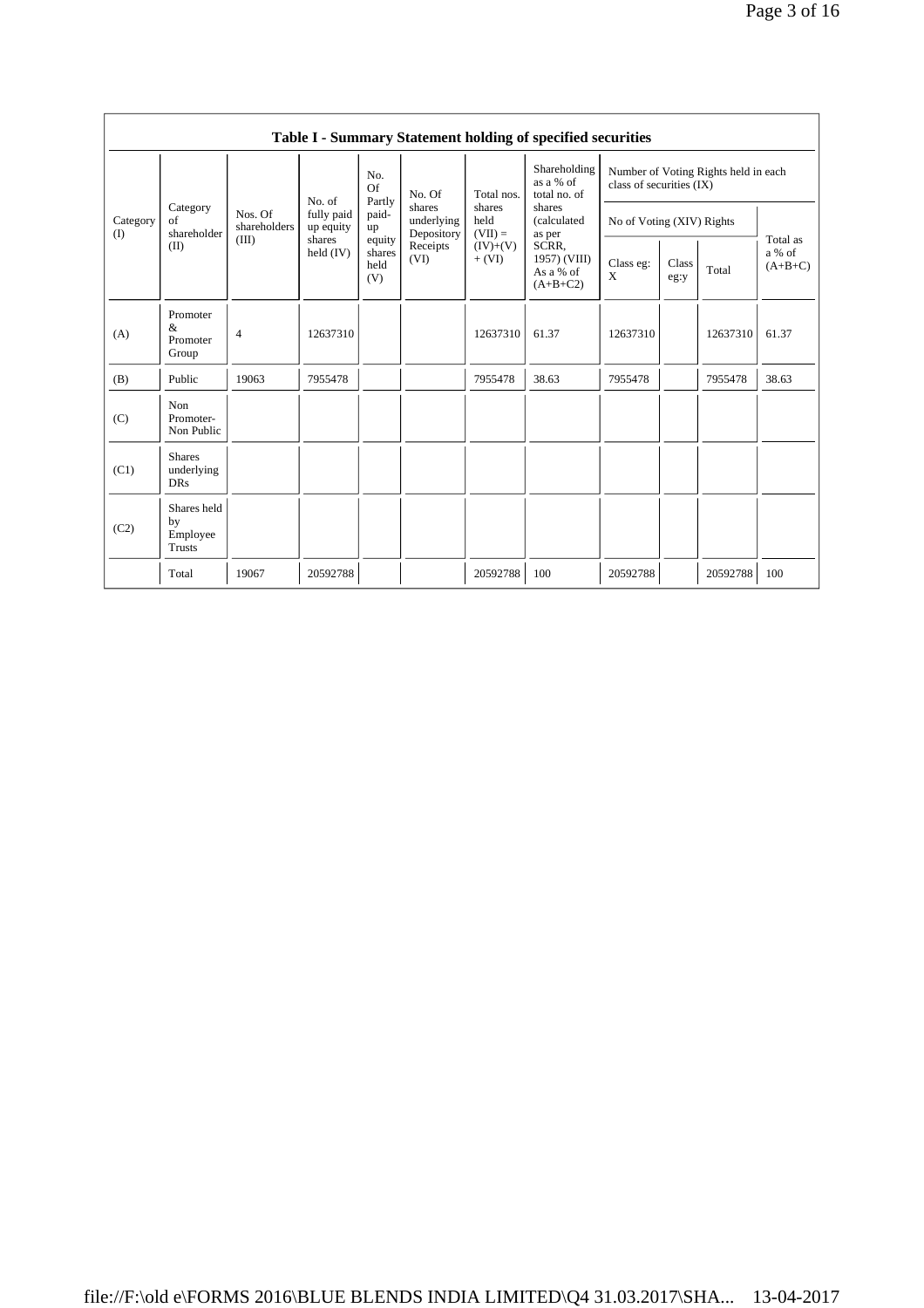|                 |                                                |                                                               |                                                  |                                                                                                                                                                                                   | Table I - Summary Statement holding of specified securities              |                                        |                                                         |                                                                  |                                                         |                                                            |
|-----------------|------------------------------------------------|---------------------------------------------------------------|--------------------------------------------------|---------------------------------------------------------------------------------------------------------------------------------------------------------------------------------------------------|--------------------------------------------------------------------------|----------------------------------------|---------------------------------------------------------|------------------------------------------------------------------|---------------------------------------------------------|------------------------------------------------------------|
|                 | Category                                       | No. Of<br><b>Shares</b>                                       | No. of<br><b>Shares</b>                          | No. Of<br><b>Shares</b><br>Underlying                                                                                                                                                             | Shareholding,<br>as a %<br>assuming full<br>conversion of<br>convertible | Number of<br>Locked in shares<br>(XII) |                                                         | Number of Shares<br>pledged or<br>otherwise<br>encumbered (XIII) |                                                         | Number of                                                  |
| Category<br>(I) | $\sigma$ f<br>shareholder<br>(II)              | Underlying<br>Outstanding<br>convertible<br>securities<br>(X) | Underlying<br>Outstanding<br>Warrants<br>$(X_i)$ | Outstanding<br>securities (as<br>convertible<br>a percentage<br>securities<br>of diluted<br>and No. Of<br>share capital)<br>Warrants<br>$(XI)=(VII)+$<br>(Xi)(a)<br>$(X)$ As a % of<br>$(A+B+C2)$ |                                                                          | No. (a)                                | As a<br>$%$ of<br>total<br><b>Shares</b><br>held<br>(b) | No. $(a)$                                                        | As a<br>$%$ of<br>total<br><b>Shares</b><br>held<br>(b) | equity shares<br>held in<br>dematerialized<br>form $(XIV)$ |
| (A)             | Promoter<br>$\&$<br>Promoter<br>Group          |                                                               |                                                  |                                                                                                                                                                                                   | 61.37                                                                    | $\Omega$                               | $\overline{0}$                                          | 12430000                                                         | 98.36                                                   | 12637310                                                   |
| (B)             | Public                                         |                                                               |                                                  |                                                                                                                                                                                                   | 38.63                                                                    | 1183800                                | 14.88                                                   |                                                                  |                                                         | 5763863                                                    |
| (C)             | Non<br>Promoter-<br>Non Public                 |                                                               |                                                  |                                                                                                                                                                                                   |                                                                          |                                        |                                                         |                                                                  |                                                         |                                                            |
| (C1)            | <b>Shares</b><br>underlying<br><b>DRs</b>      |                                                               |                                                  |                                                                                                                                                                                                   |                                                                          |                                        |                                                         |                                                                  |                                                         |                                                            |
| (C2)            | Shares held<br>by<br>Employee<br><b>Trusts</b> |                                                               |                                                  |                                                                                                                                                                                                   |                                                                          |                                        |                                                         |                                                                  |                                                         |                                                            |
|                 | Total                                          |                                                               |                                                  |                                                                                                                                                                                                   | 100                                                                      | 1183800                                | 5.75                                                    | 12430000                                                         | 60.36                                                   | 18401173                                                   |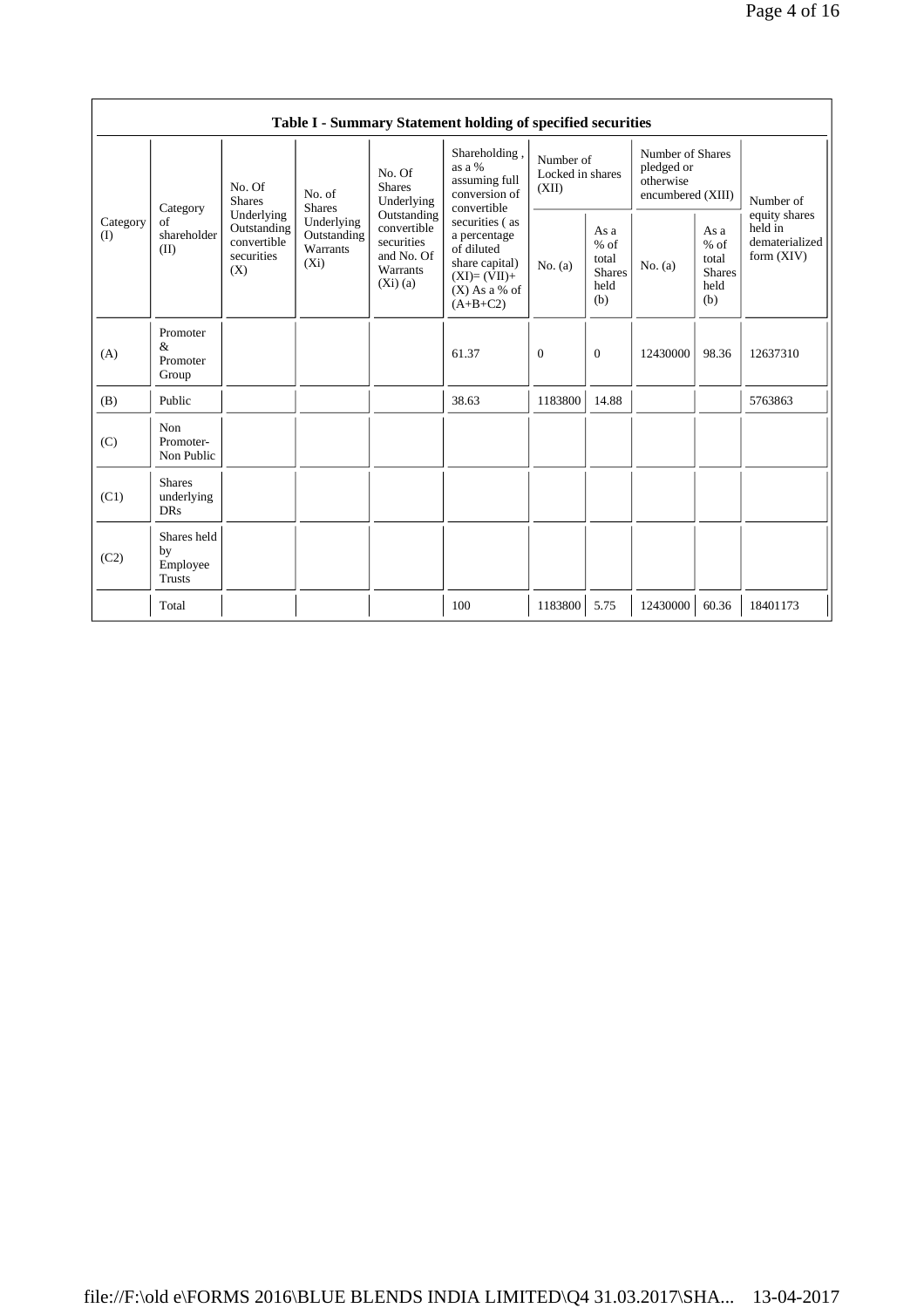|                                                                                                | Table II - Statement showing shareholding pattern of the Promoter and Promoter Group                                |                         |                         |                                 |                                    |                             |                                                  |                           |               |                                      |                                 |
|------------------------------------------------------------------------------------------------|---------------------------------------------------------------------------------------------------------------------|-------------------------|-------------------------|---------------------------------|------------------------------------|-----------------------------|--------------------------------------------------|---------------------------|---------------|--------------------------------------|---------------------------------|
|                                                                                                |                                                                                                                     |                         | No. of                  | No.<br>Of<br>Partly             | No. Of                             | Total nos.                  | Shareholding<br>as a % of<br>total no. of        | class of securities (IX)  |               | Number of Voting Rights held in each |                                 |
| Sr.                                                                                            | Category &<br>Name of the                                                                                           | Nos. Of<br>shareholders | fully paid<br>up equity | paid-<br>up                     | shares<br>underlying<br>Depository | shares<br>held<br>$(VII) =$ | shares<br>(calculated<br>as per                  | No of Voting (XIV) Rights |               |                                      | Total<br>as a %                 |
|                                                                                                | Shareholders (I)                                                                                                    | (III)                   | shares<br>held (IV)     | equity<br>shares<br>held<br>(V) | Receipts<br>(VI)                   | $(IV)+(V)$<br>$+ (VI)$      | SCRR,<br>1957) (VIII)<br>As a % of<br>$(A+B+C2)$ | Class eg:<br>X            | Class<br>eg:y | Total                                | of<br>Total<br>Voting<br>rights |
| A                                                                                              | Table II - Statement showing shareholding pattern of the Promoter and Promoter Group                                |                         |                         |                                 |                                    |                             |                                                  |                           |               |                                      |                                 |
| (1)                                                                                            | Indian                                                                                                              |                         |                         |                                 |                                    |                             |                                                  |                           |               |                                      |                                 |
| (a)                                                                                            | Individuals/Hindu<br>undivided Family                                                                               | 3                       | 11737310                |                                 |                                    | 11737310                    | 57                                               | 11737310                  |               | 11737310                             | 57                              |
| (d)                                                                                            | Any Other<br>(specify)                                                                                              | 1                       | 900000                  |                                 |                                    | 900000                      | 4.37                                             | 900000                    |               | 900000                               | 4.37                            |
| Sub-Total<br>(A)(1)                                                                            |                                                                                                                     | 4                       | 12637310                |                                 |                                    | 12637310                    | 61.37                                            | 12637310                  |               | 12637310                             | 61.37                           |
| (2)                                                                                            | Foreign                                                                                                             |                         |                         |                                 |                                    |                             |                                                  |                           |               |                                      |                                 |
| Total<br>Shareholding<br>of Promoter<br>and<br>Promoter<br>Group $(A)=$<br>$(A)(1)+(A)$<br>(2) |                                                                                                                     | $\overline{4}$          | 12637310                |                                 |                                    | 12637310                    | 61.37                                            | 12637310                  |               | 12637310                             | 61.37                           |
| B                                                                                              | Table III - Statement showing shareholding pattern of the Public shareholder                                        |                         |                         |                                 |                                    |                             |                                                  |                           |               |                                      |                                 |
| (1)                                                                                            | Institutions                                                                                                        |                         |                         |                                 |                                    |                             |                                                  |                           |               |                                      |                                 |
| (a)                                                                                            | <b>Mutual Funds</b>                                                                                                 | 3                       | 30799                   |                                 |                                    | 30799                       | 0.15                                             | 30799                     |               | 30799                                | 0.15                            |
| (f)                                                                                            | Financial<br>Institutions/<br><b>Banks</b>                                                                          | 14                      | 8898                    |                                 |                                    | 8898                        | 0.04                                             | 8898                      |               | 8898                                 | 0.04                            |
| (g)                                                                                            | Insurance<br>Companies                                                                                              | $\boldsymbol{2}$        | 306288                  |                                 |                                    | 306288                      | 1.49                                             | 306288                    |               | 306288                               | 1.49                            |
| Sub-Total<br>(B)(1)                                                                            |                                                                                                                     | 19                      | 345985                  |                                 |                                    | 345985                      | 1.68                                             | 345985                    |               | 345985                               | 1.68                            |
| (3)                                                                                            | Non-institutions                                                                                                    |                         |                         |                                 |                                    |                             |                                                  |                           |               |                                      |                                 |
| (a(i))                                                                                         | Individuals -<br>i.Individual<br>shareholders<br>holding nominal<br>share capital up<br>to Rs. 2 lakhs.             | 18671                   | 4180163                 |                                 |                                    | 4180163                     | 20.3                                             | 4180163                   |               | 4180163                              | 20.3                            |
| (a(ii))                                                                                        | Individuals - ii.<br>Individual<br>shareholders<br>holding nominal<br>share capital in<br>excess of Rs. 2<br>lakhs. | 29                      | 1839477                 |                                 |                                    | 1839477                     | 8.93                                             | 1839477                   |               | 1839477                              | 8.93                            |
| (e)                                                                                            | Any Other<br>(specify)                                                                                              | 344                     | 1589853                 |                                 |                                    | 1589853                     | 7.72                                             | 1589853                   |               | 1589853                              | 7.72                            |
| Sub-Total<br>(B)(3)                                                                            |                                                                                                                     | 19044                   | 7609493                 |                                 |                                    | 7609493                     | 36.95                                            | 7609493                   |               | 7609493                              | 36.95                           |
| <b>Total Public</b><br>Shareholding<br>$(B)=(B)(1)+$<br>$(B)(2)+(B)$<br>(3)                    |                                                                                                                     | 19063                   | 7955478                 |                                 |                                    | 7955478                     | 38.63                                            | 7955478                   |               | 7955478                              | 38.63                           |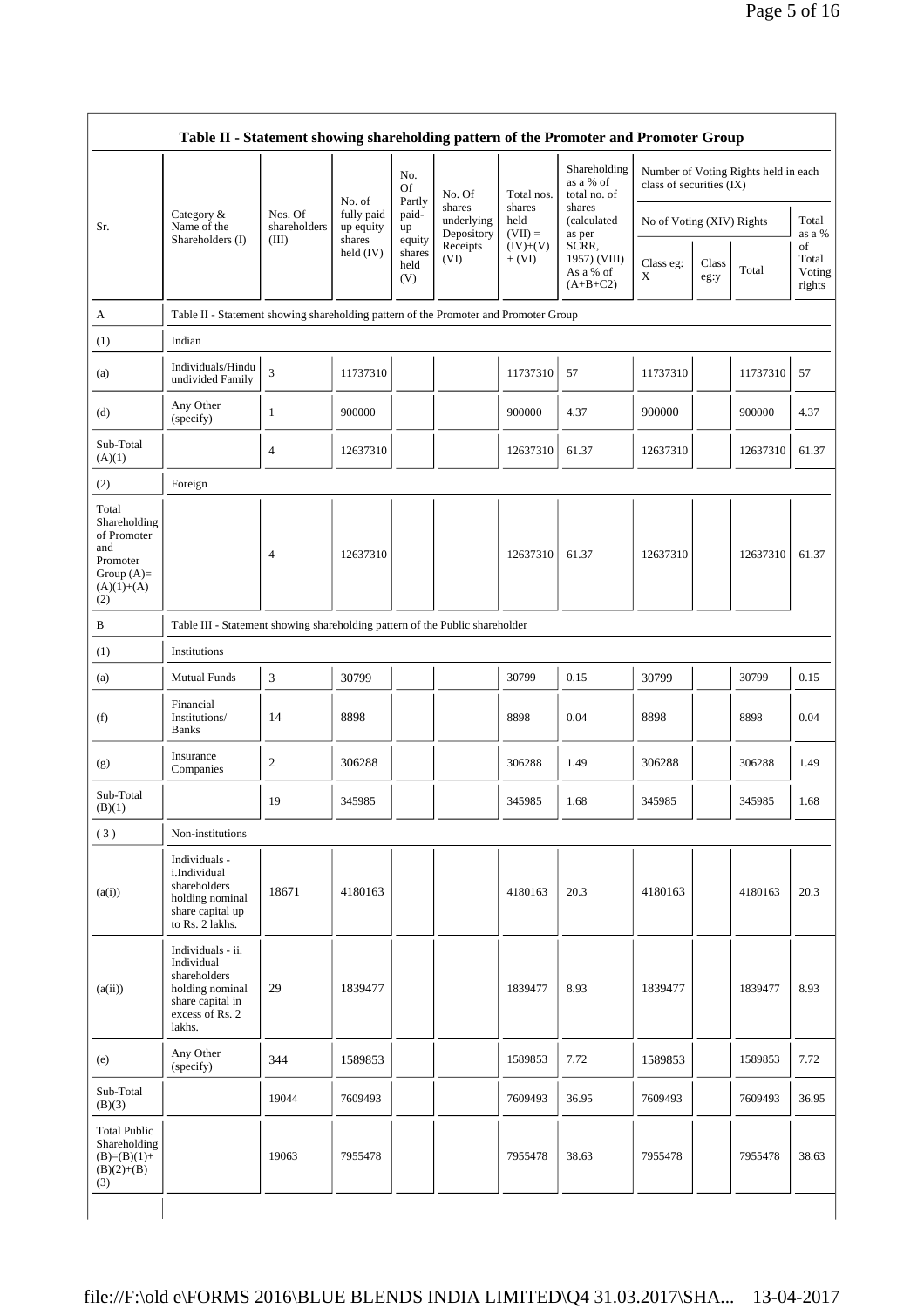| $\sqrt{ }$          |       |          | Table IV - Statement showing shareholding pattern of the Non Promoter- Non Public shareholder |          |     |          |          |     |
|---------------------|-------|----------|-----------------------------------------------------------------------------------------------|----------|-----|----------|----------|-----|
| Total<br>$(A+B+C2)$ | 19067 | 20592788 |                                                                                               | 20592788 | 100 | 20592788 | 20592788 | 100 |
| Total<br>$(A+B+C)$  | 19067 | 20592788 |                                                                                               | 20592788 | 100 | 20592788 | 20592788 | 100 |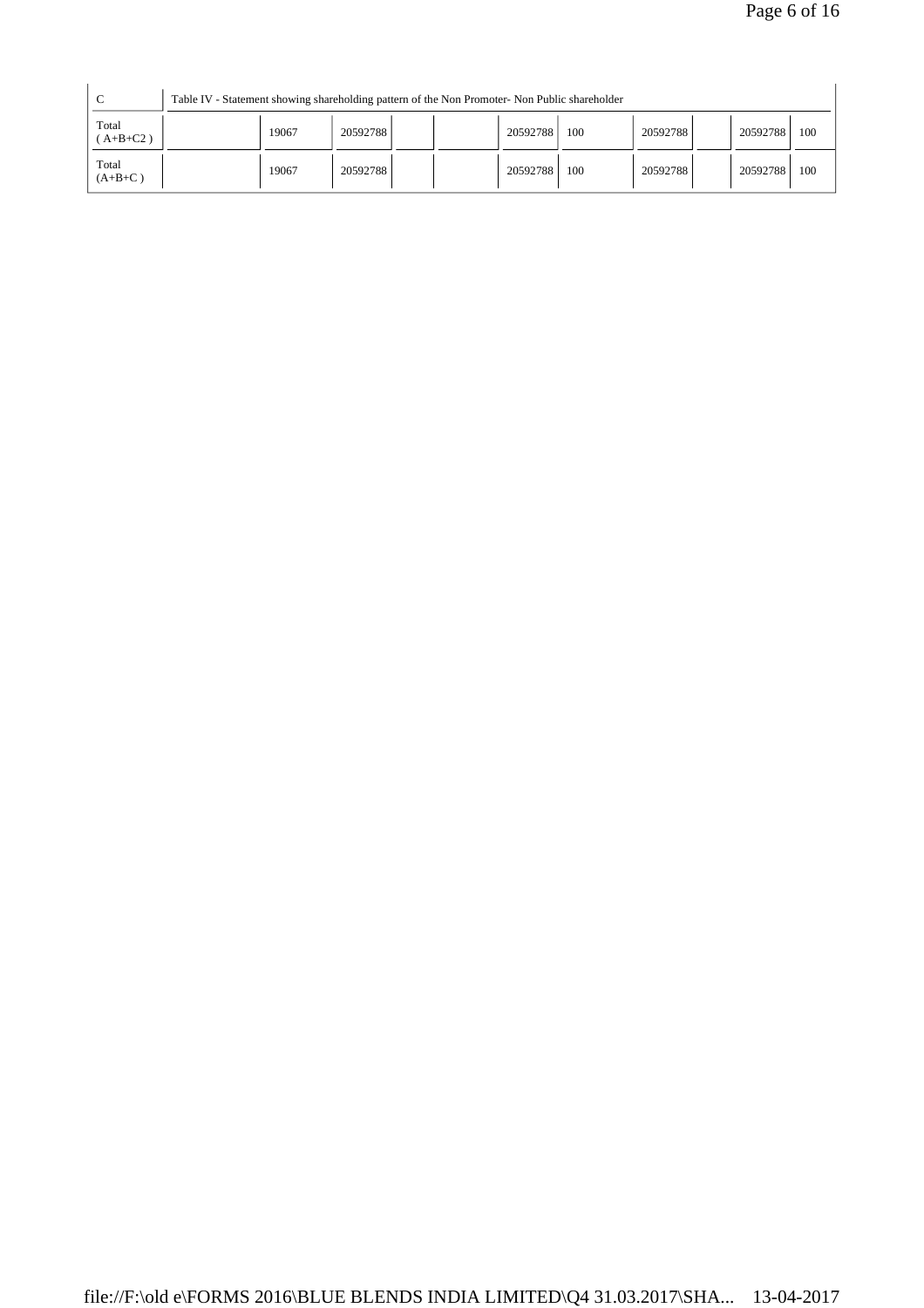|                                                                                             |                                                               |                                                                                                                                                                                  |                                          | Table II - Statement showing shareholding pattern of the Promoter and Promoter Group                           |                                        |                                                         |                                                                  |                                                       |                                                            |
|---------------------------------------------------------------------------------------------|---------------------------------------------------------------|----------------------------------------------------------------------------------------------------------------------------------------------------------------------------------|------------------------------------------|----------------------------------------------------------------------------------------------------------------|----------------------------------------|---------------------------------------------------------|------------------------------------------------------------------|-------------------------------------------------------|------------------------------------------------------------|
|                                                                                             | No. Of<br><b>Shares</b>                                       | No. of<br><b>Shares</b>                                                                                                                                                          | No. Of<br><b>Shares</b><br>Underlying    | Shareholding,<br>as a %<br>assuming full<br>conversion of<br>convertible                                       | Number of<br>Locked in shares<br>(XII) |                                                         | Number of Shares<br>pledged or<br>otherwise<br>encumbered (XIII) |                                                       | Number of                                                  |
| Sr.                                                                                         | Underlying<br>Outstanding<br>convertible<br>securities<br>(X) | Underlying<br>Outstanding<br>securities<br>Warrants<br>$(X_i)$<br>Warrants<br>$(Xi)$ (a)<br>Table II - Statement showing shareholding pattern of the Promoter and Promoter Group | Outstanding<br>convertible<br>and No. Of | securities (as a<br>percentage of<br>diluted share<br>capital) (XI)=<br>$(VII)+(X)$ As a<br>% of<br>$(A+B+C2)$ | No. (a)                                | As a<br>$%$ of<br>total<br><b>Shares</b><br>held<br>(b) | No. $(a)$                                                        | As a<br>% of<br>total<br><b>Shares</b><br>held<br>(b) | equity shares<br>held in<br>dematerialized<br>form $(XIV)$ |
| A                                                                                           |                                                               |                                                                                                                                                                                  |                                          |                                                                                                                |                                        |                                                         |                                                                  |                                                       |                                                            |
| (1)                                                                                         | Indian                                                        |                                                                                                                                                                                  |                                          |                                                                                                                |                                        |                                                         |                                                                  |                                                       |                                                            |
| (a)                                                                                         |                                                               |                                                                                                                                                                                  |                                          | 57                                                                                                             | $\mathbf{0}$                           | $\mathbf{0}$                                            | 11530000                                                         | 98.23                                                 | 11737310                                                   |
| (d)                                                                                         |                                                               |                                                                                                                                                                                  |                                          | 4.37                                                                                                           | $\boldsymbol{0}$                       | $\mathbf{0}$                                            | 900000                                                           | 100                                                   | 900000                                                     |
| Sub-Total<br>(A)(1)                                                                         |                                                               |                                                                                                                                                                                  |                                          | 61.37                                                                                                          | $\boldsymbol{0}$                       | $\boldsymbol{0}$                                        | 12430000                                                         | 98.36                                                 | 12637310                                                   |
| (2)                                                                                         | Foreign                                                       |                                                                                                                                                                                  |                                          |                                                                                                                |                                        |                                                         |                                                                  |                                                       |                                                            |
| Total<br>Shareholding<br>of Promoter<br>and Promoter<br>Group $(A)=$<br>$(A)(1)+(A)$<br>(2) |                                                               |                                                                                                                                                                                  |                                          | 61.37                                                                                                          | $\mathbf{0}$                           | $\mathbf{0}$                                            | 12430000                                                         | 98.36                                                 | 12637310                                                   |
| B                                                                                           |                                                               |                                                                                                                                                                                  |                                          | Table III - Statement showing shareholding pattern of the Public shareholder                                   |                                        |                                                         |                                                                  |                                                       |                                                            |
| (1)                                                                                         | Institutions                                                  |                                                                                                                                                                                  |                                          |                                                                                                                |                                        |                                                         |                                                                  |                                                       |                                                            |
| (a)                                                                                         |                                                               |                                                                                                                                                                                  |                                          | 0.15                                                                                                           | $\boldsymbol{0}$                       | $\mathbf{0}$                                            |                                                                  |                                                       | $\boldsymbol{0}$                                           |
| (f)                                                                                         |                                                               |                                                                                                                                                                                  |                                          | 0.04                                                                                                           | $\boldsymbol{0}$                       | $\mathbf{0}$                                            |                                                                  |                                                       | $\boldsymbol{0}$                                           |
| (g)                                                                                         |                                                               |                                                                                                                                                                                  |                                          | 1.49                                                                                                           | $\boldsymbol{0}$                       | $\mathbf{0}$                                            |                                                                  |                                                       | 306188                                                     |
| Sub-Total<br>(B)(1)                                                                         |                                                               |                                                                                                                                                                                  |                                          | 1.68                                                                                                           | $\boldsymbol{0}$                       | $\boldsymbol{0}$                                        |                                                                  |                                                       | 306188                                                     |
| (3)                                                                                         | Non-institutions                                              |                                                                                                                                                                                  |                                          |                                                                                                                |                                        |                                                         |                                                                  |                                                       |                                                            |
| (a(i))                                                                                      |                                                               |                                                                                                                                                                                  |                                          | 20.3                                                                                                           | 513800                                 | 12.29                                                   |                                                                  |                                                       | 2125669                                                    |
| (a(ii))                                                                                     |                                                               |                                                                                                                                                                                  |                                          | 8.93                                                                                                           | 620000                                 | 33.71                                                   |                                                                  |                                                       | 1773927                                                    |
| (e)                                                                                         |                                                               |                                                                                                                                                                                  |                                          | 7.72                                                                                                           | 50000                                  | 3.14                                                    |                                                                  |                                                       | 1558079                                                    |
| Sub-Total<br>(B)(3)                                                                         |                                                               |                                                                                                                                                                                  |                                          | 36.95                                                                                                          | 1183800                                | 15.56                                                   |                                                                  |                                                       | 5457675                                                    |
| <b>Total Public</b><br>Shareholding<br>$(B)=(B)(1)+$<br>$(B)(2)+(B)$<br>(3)                 |                                                               |                                                                                                                                                                                  |                                          | 38.63                                                                                                          | 1183800                                | 14.88                                                   |                                                                  |                                                       | 5763863                                                    |
| ${\bf C}$                                                                                   |                                                               |                                                                                                                                                                                  |                                          | Table IV - Statement showing shareholding pattern of the Non Promoter- Non Public shareholder                  |                                        |                                                         |                                                                  |                                                       |                                                            |
| Total<br>$(A+B+C2)$                                                                         |                                                               |                                                                                                                                                                                  |                                          | 100                                                                                                            | 1183800                                | 5.75                                                    |                                                                  |                                                       | 18401173                                                   |
| Total<br>$(A+B+C)$                                                                          |                                                               |                                                                                                                                                                                  |                                          | 100                                                                                                            | 1183800                                | 5.75                                                    | 12430000                                                         | 60.36                                                 | 18401173                                                   |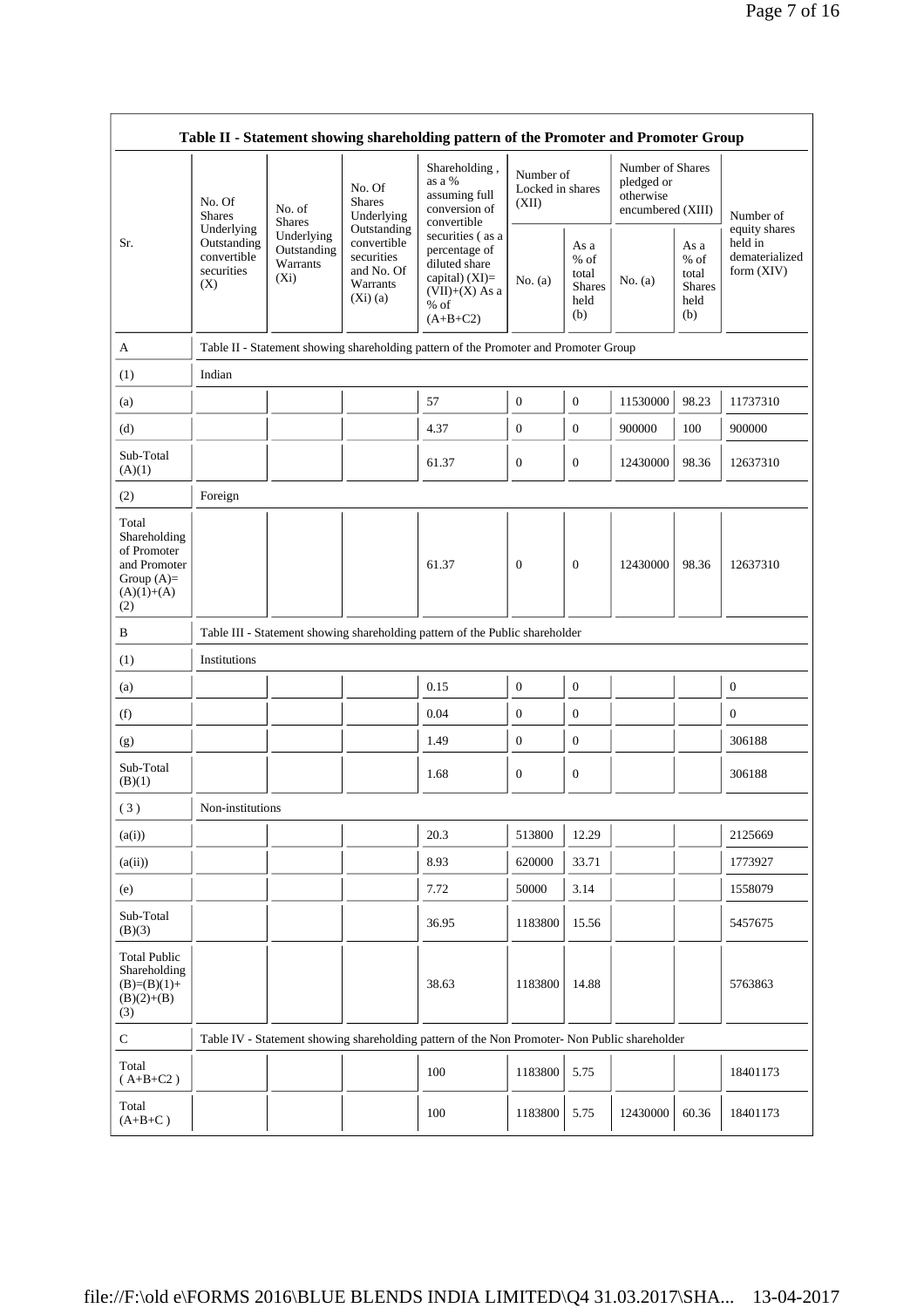|                                                                                                                                                                                              |                                                         | Individuals/Hindu undivided Family |                  |                       |  |  |  |  |  |  |
|----------------------------------------------------------------------------------------------------------------------------------------------------------------------------------------------|---------------------------------------------------------|------------------------------------|------------------|-----------------------|--|--|--|--|--|--|
| Searial No.                                                                                                                                                                                  | $\mathbf{1}$                                            | $\boldsymbol{2}$                   | 3                |                       |  |  |  |  |  |  |
| Name of the<br>Shareholders (I)                                                                                                                                                              | ANAND ARYA                                              | <b>INDU ARYA</b>                   | AMAN ARYA        | Click here to go back |  |  |  |  |  |  |
| PAN(II)                                                                                                                                                                                      | AAAPA8011H                                              | AAIPA1562F                         | AIPPA0705R       | Total                 |  |  |  |  |  |  |
| No. of fully paid<br>up equity shares<br>held $(IV)$                                                                                                                                         | 8836196                                                 | 1501114                            | 1400000          | 11737310              |  |  |  |  |  |  |
| No. Of Partly paid-<br>up equity shares<br>held(V)                                                                                                                                           |                                                         |                                    |                  |                       |  |  |  |  |  |  |
| No. Of shares<br>underlying<br>Depository<br>Receipts (VI)                                                                                                                                   |                                                         |                                    |                  |                       |  |  |  |  |  |  |
| Total nos. shares<br>held $(VII) = (IV) +$<br>$(V)+(VI)$                                                                                                                                     | 8836196                                                 | 1501114                            | 1400000          | 11737310              |  |  |  |  |  |  |
| Shareholding as a<br>% of total no. of<br>shares (calculated<br>as per SCRR,<br>1957) (VIII) As a<br>% of $(A+B+C2)$                                                                         | 42.91                                                   | 7.29                               | 6.8              | 57                    |  |  |  |  |  |  |
| Number of Voting Rights held in each class of securities (IX)                                                                                                                                |                                                         |                                    |                  |                       |  |  |  |  |  |  |
| Class eg:X                                                                                                                                                                                   | 8836196                                                 | 1501114                            | 1400000          | 11737310              |  |  |  |  |  |  |
| Class eg:y                                                                                                                                                                                   |                                                         |                                    |                  |                       |  |  |  |  |  |  |
| Total                                                                                                                                                                                        | 8836196                                                 | 1501114                            | 1400000          | 11737310              |  |  |  |  |  |  |
| Total as a % of<br><b>Total Voting rights</b>                                                                                                                                                | 42.91                                                   | 7.29                               | 6.8              | 57                    |  |  |  |  |  |  |
| No. Of Shares<br>Underlying<br>Outstanding<br>convertible<br>securities $(X)$                                                                                                                |                                                         |                                    |                  |                       |  |  |  |  |  |  |
| No. of Shares<br>Underlying<br>Outstanding<br>Warrants (Xi)                                                                                                                                  |                                                         |                                    |                  |                       |  |  |  |  |  |  |
| No. Of Shares<br>Underlying<br>Outstanding<br>convertible<br>securities and No.<br>Of Warrants (Xi)<br>(a)                                                                                   |                                                         |                                    |                  |                       |  |  |  |  |  |  |
| Shareholding, as a<br>% assuming full<br>conversion of<br>convertible<br>securities (as a<br>percentage of<br>diluted share<br>capital) $(XI) = (VII)$<br>$+(Xi)(a)$ As a % of<br>$(A+B+C2)$ | 42.91                                                   | 7.29                               | 6.8              | 57                    |  |  |  |  |  |  |
| Number of Locked in shares (XII)                                                                                                                                                             |                                                         |                                    |                  |                       |  |  |  |  |  |  |
| No. $(a)$                                                                                                                                                                                    | $\boldsymbol{0}$                                        | $\mathbf{0}$                       | $\boldsymbol{0}$ | $\boldsymbol{0}$      |  |  |  |  |  |  |
| As a % of total<br>Shares held (b)                                                                                                                                                           | $\mathbf{0}$                                            | $\mathbf{0}$                       | $\mathbf{0}$     | $\mathbf{0}$          |  |  |  |  |  |  |
|                                                                                                                                                                                              | Number of Shares pledged or otherwise encumbered (XIII) |                                    |                  |                       |  |  |  |  |  |  |
|                                                                                                                                                                                              |                                                         |                                    |                  |                       |  |  |  |  |  |  |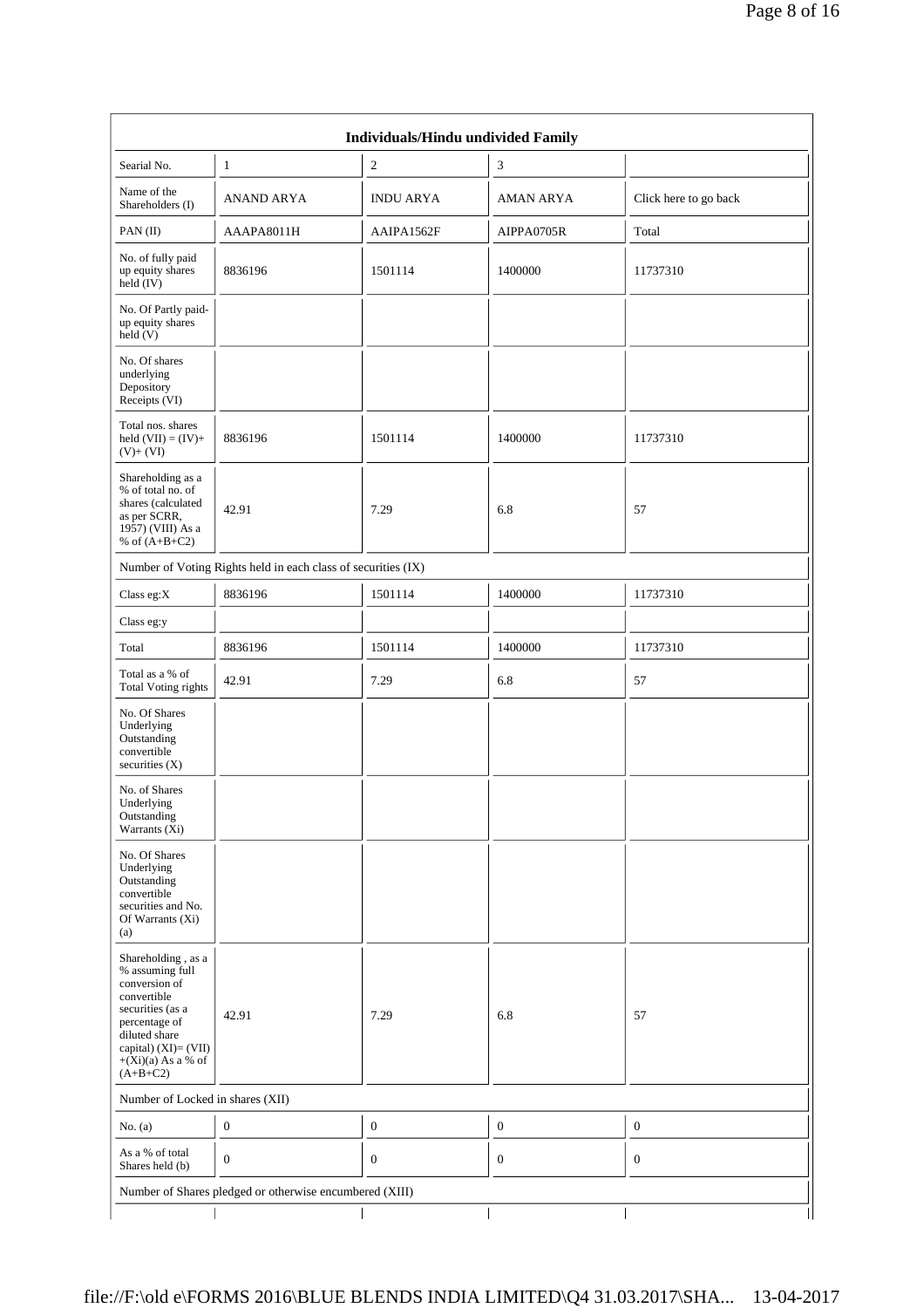| No. $(a)$                                                            | 8680000 | 1450000 | 1400000 | 11530000 |  |  |  |
|----------------------------------------------------------------------|---------|---------|---------|----------|--|--|--|
| As a % of total<br>Shares held (b)                                   | 98.23   | 96.59   | 100     | 98.23    |  |  |  |
| Number of equity<br>shares held in<br>dematerialized<br>form $(XIV)$ | 8836196 | 1501114 | 1400000 | 11737310 |  |  |  |
| Reason for not providing PAN                                         |         |         |         |          |  |  |  |
| Reason for not<br>providing PAN                                      |         |         |         |          |  |  |  |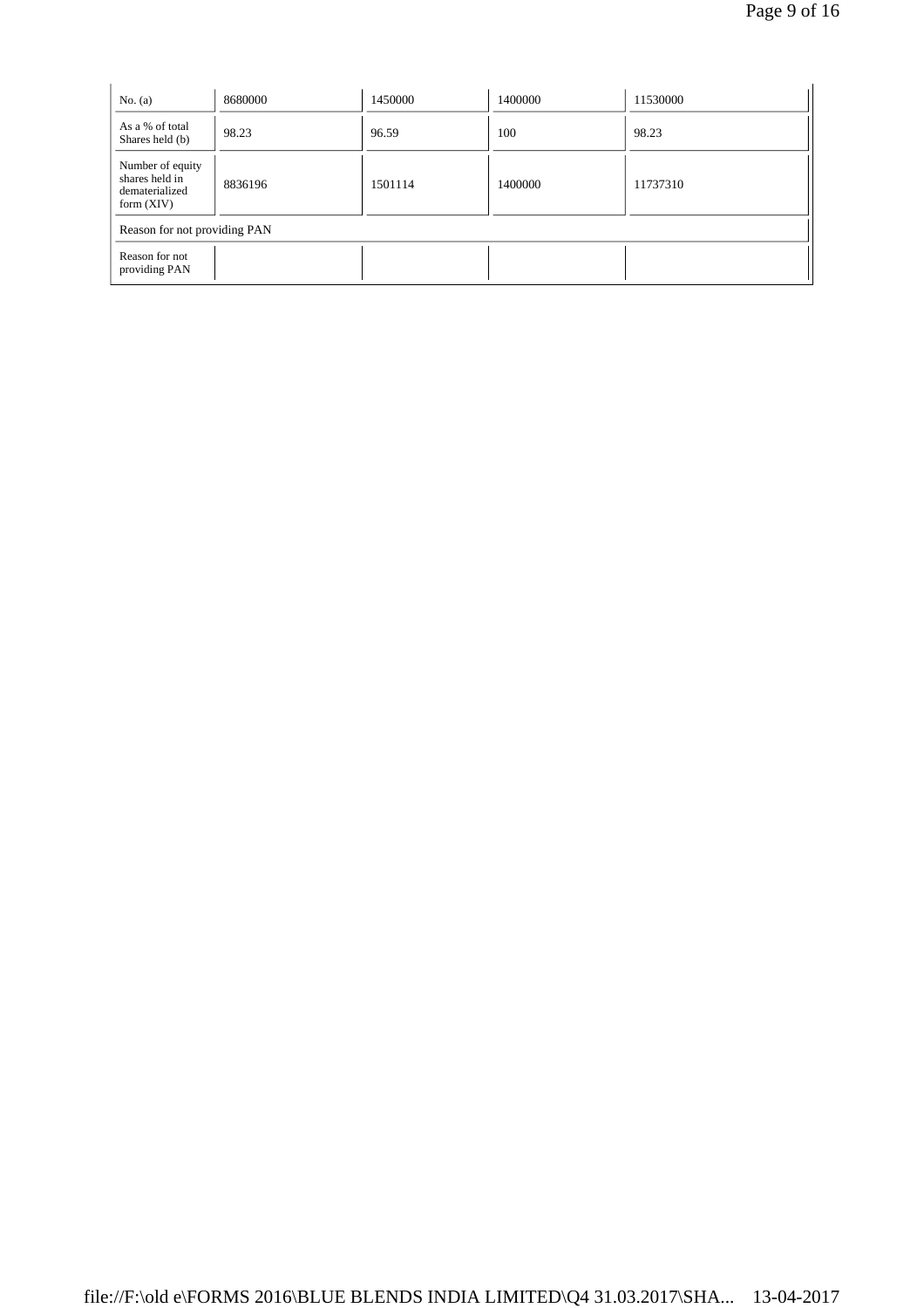|                                                                                                                                                                                       | Any Other (specify)                                           |                       |
|---------------------------------------------------------------------------------------------------------------------------------------------------------------------------------------|---------------------------------------------------------------|-----------------------|
| Searial No.                                                                                                                                                                           | $\mathbf{1}$                                                  |                       |
| Category                                                                                                                                                                              | <b>Bodies Corporate</b>                                       | Click here to go back |
| Name of the<br>Shareholders (I)                                                                                                                                                       | CRESSIDA TRADERS PRIVATE LIMITED                              |                       |
| PAN(II)                                                                                                                                                                               | AAACC2388J                                                    | Total                 |
| No. of the<br>Shareholders (I)                                                                                                                                                        | 1                                                             | 1                     |
| No. of fully paid<br>up equity shares<br>held (IV)                                                                                                                                    | 900000                                                        | 900000                |
| No. Of Partly paid-<br>up equity shares<br>held (V)                                                                                                                                   |                                                               |                       |
| No. Of shares<br>underlying<br>Depository<br>Receipts (VI)                                                                                                                            |                                                               |                       |
| Total nos. shares<br>held $(VII) = (IV) +$<br>$(V) + (VI)$                                                                                                                            | 900000                                                        | 900000                |
| Shareholding as a<br>% of total no. of<br>shares (calculated<br>as per SCRR,<br>1957) (VIII) As a<br>% of $(A+B+C2)$                                                                  | 4.37                                                          | 4.37                  |
|                                                                                                                                                                                       | Number of Voting Rights held in each class of securities (IX) |                       |
| Class eg: X                                                                                                                                                                           | 900000                                                        | 900000                |
| Class eg:y                                                                                                                                                                            |                                                               |                       |
| Total                                                                                                                                                                                 | 900000                                                        | 900000                |
| Total as a % of<br>Total Voting rights                                                                                                                                                | 4.37                                                          | 4.37                  |
| No. Of Shares<br>Underlying<br>Outstanding<br>convertible<br>securities (X)                                                                                                           |                                                               |                       |
| No. of Shares<br>Underlying<br>Outstanding<br>Warrants (Xi)                                                                                                                           |                                                               |                       |
| No. Of Shares<br>Underlying<br>Outstanding<br>convertible<br>securities and No.<br>Of Warrants (Xi)<br>(a)                                                                            |                                                               |                       |
| Shareholding, as a<br>% assuming full<br>conversion of<br>convertible<br>securities (as a<br>percentage of<br>diluted share<br>capital) (XI)= (VII)<br>$+(X)$ As a % of<br>$(A+B+C2)$ | 4.37                                                          | 4.37                  |
| Number of Locked in shares (XII)                                                                                                                                                      |                                                               |                       |
| No. $(a)$                                                                                                                                                                             | $\boldsymbol{0}$                                              | $\boldsymbol{0}$      |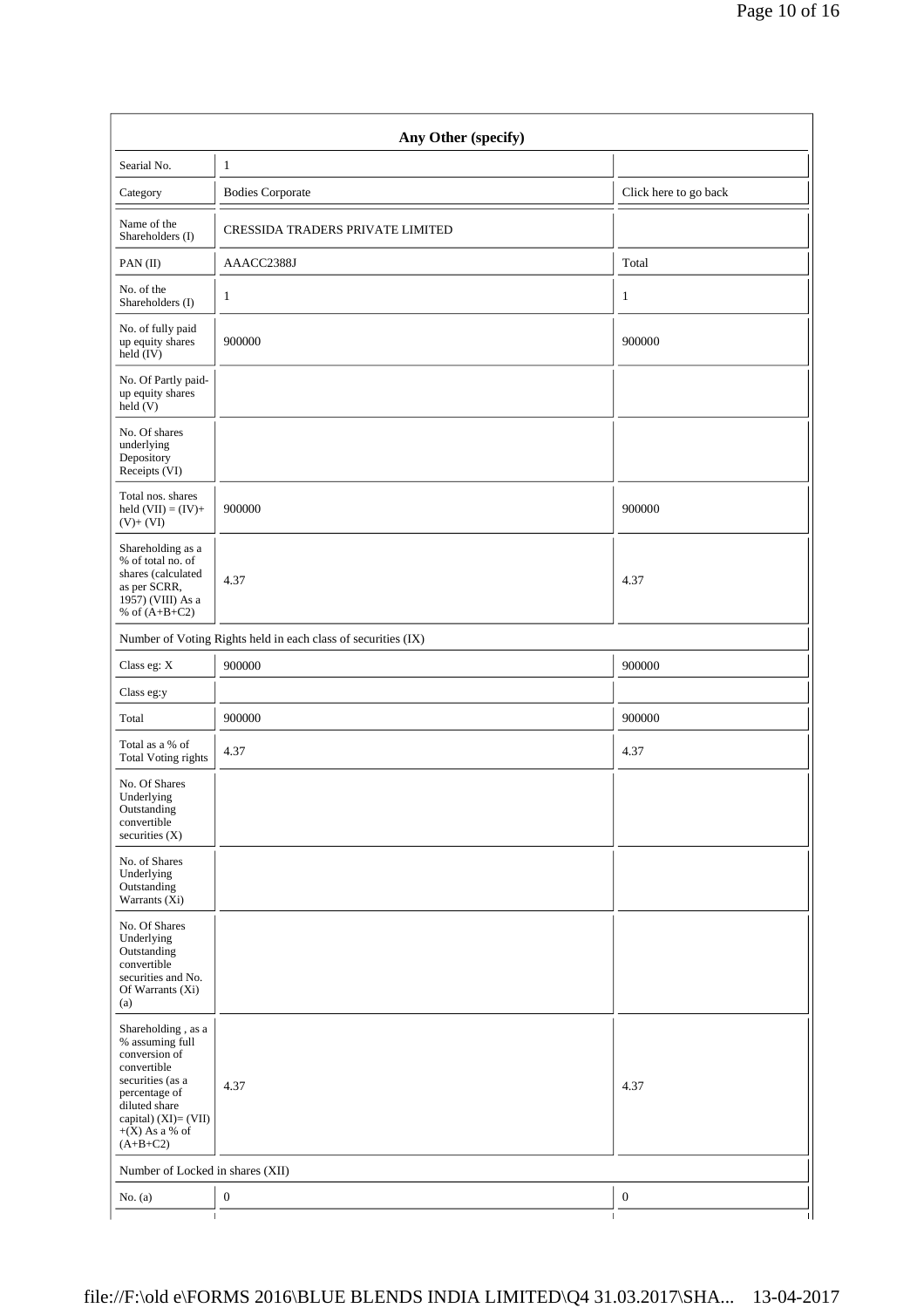| As a % of total<br>Shares held (b)                                   | $\theta$                                                | $\overline{0}$ |
|----------------------------------------------------------------------|---------------------------------------------------------|----------------|
|                                                                      | Number of Shares pledged or otherwise encumbered (XIII) |                |
| No. $(a)$                                                            | 900000                                                  | 900000         |
| As a % of total<br>Shares held (b)                                   | 100                                                     | 100            |
| Number of equity<br>shares held in<br>dematerialized<br>form $(XIV)$ | 900000                                                  | 900000         |
| Reason for not<br>providing PAN                                      |                                                         |                |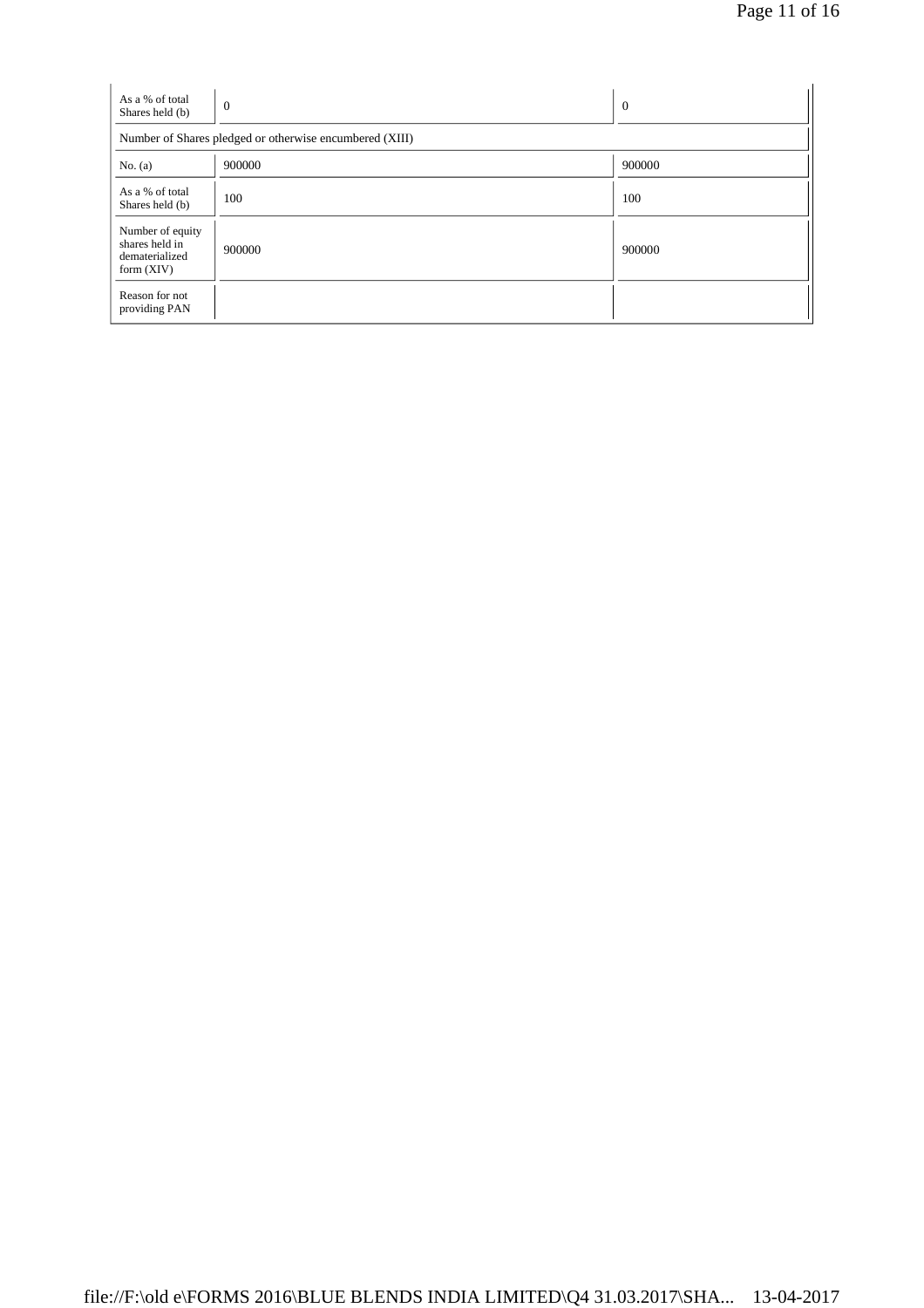| Searial No.                                                                                                                                         | $\mathbf{1}$    | $\mathbf{2}$          | 3              | $\overline{4}$ | 5                   | 6                          | $\tau$                                    |
|-----------------------------------------------------------------------------------------------------------------------------------------------------|-----------------|-----------------------|----------------|----------------|---------------------|----------------------------|-------------------------------------------|
| Category                                                                                                                                            | $NRI-$<br>Repat | $NRI - Non-$<br>Repat | Trusts         | <b>HUF</b>     | Clearing<br>Members | <b>Bodies</b><br>Corporate | <b>Bodies Corporate</b>                   |
| Category / More<br>than 1 percentage                                                                                                                | Category        | Category              | Category       | Category       | Category            | Category                   | More than 1 percentage of<br>shareholding |
| Name of the<br>Shareholders (I)                                                                                                                     |                 |                       |                |                |                     |                            | <b>CNI RESEARCH</b><br><b>LIMITED</b>     |
| PAN(II)                                                                                                                                             |                 |                       |                |                |                     |                            | AACCC2842H                                |
| No. of the<br>Shareholders (I)                                                                                                                      | 30              | 5                     | $\mathbf{1}$   | 85             | 67                  | 156                        | 1                                         |
| No. of fully paid<br>up equity shares<br>$held$ (IV)                                                                                                | 42638           | 17550                 | 80             | 188678         | 241422              | 1099485                    | 534781                                    |
| No. Of Partly paid-<br>up equity shares<br>$\text{held}(V)$                                                                                         |                 |                       |                |                |                     |                            |                                           |
| No. Of shares<br>underlying<br>Depository<br>Receipts (VI)                                                                                          |                 |                       |                |                |                     |                            |                                           |
| Total nos. shares<br>held $(VII) = (IV) +$<br>$(V)+(VI)$                                                                                            | 42638           | 17550                 | 80             | 188678         | 241422              | 1099485                    | 534781                                    |
| Shareholding as a<br>% of total no. of<br>shares (calculated<br>as per SCRR,<br>1957) (VIII) As a<br>% of $(A+B+C2)$                                | 0.21            | 0.09                  | $\overline{0}$ | 0.92           | 1.17                | 5.34                       | 2.6                                       |
| Number of Voting Rights held in each class of securities (IX)                                                                                       |                 |                       |                |                |                     |                            |                                           |
| Class eg: X                                                                                                                                         | 42638           | 17550                 | 80             | 188678         | 241422              | 1099485                    | 534781                                    |
| Class eg:y                                                                                                                                          |                 |                       |                |                |                     |                            |                                           |
| Total                                                                                                                                               | 42638           | 17550                 | 80             | 188678         | 241422              | 1099485                    | 534781                                    |
| Total as a % of<br>Total Voting rights                                                                                                              | 0.21            | 0.09                  | $\overline{0}$ | 0.92           | 1.17                | 5.34                       | 2.6                                       |
| No. Of Shares<br>Underlying<br>Outstanding<br>convertible<br>securities (X)                                                                         |                 |                       |                |                |                     |                            |                                           |
| No. of Shares<br>Underlying<br>Outstanding<br>Warrants $(X_i)$                                                                                      |                 |                       |                |                |                     |                            |                                           |
| No. Of Shares<br>Underlying<br>Outstanding<br>convertible<br>securities and No.<br>Of Warrants $(X_i)$<br>(a)                                       |                 |                       |                |                |                     |                            |                                           |
| Shareholding, as a<br>% assuming full<br>conversion of<br>convertible<br>securities (as a<br>percentage of<br>diluted share<br>capital) (XI)= (VII) | 0.21            | 0.09                  | $\overline{0}$ | 0.92           | 1.17                | 5.34                       | 2.6                                       |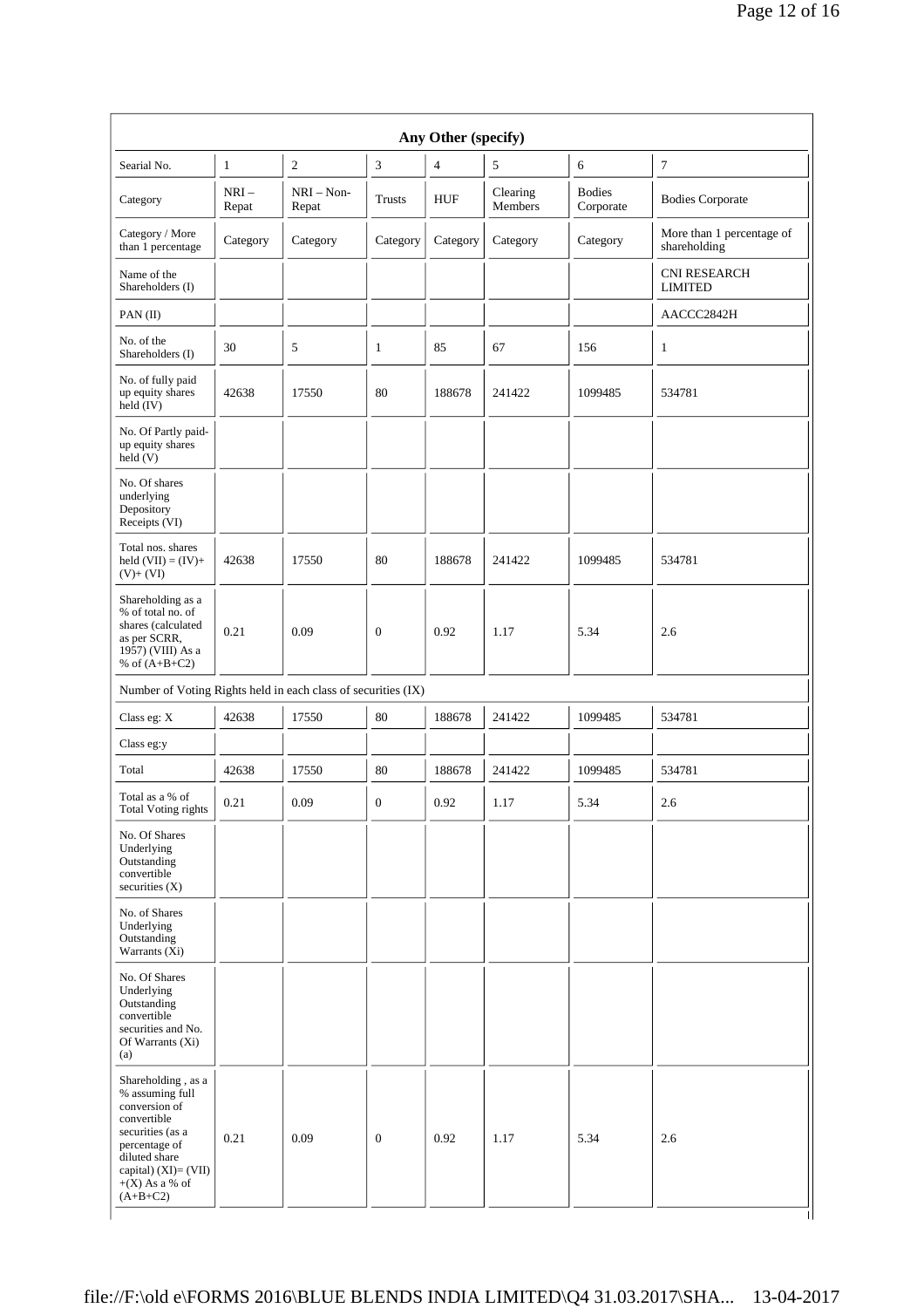| Number of Locked in shares (XII)                                     |          |       |                  |        |          |         |                |
|----------------------------------------------------------------------|----------|-------|------------------|--------|----------|---------|----------------|
| No. $(a)$                                                            | $\theta$ | 10000 | $\boldsymbol{0}$ | 20000  | $\theta$ | 20000   | $\overline{0}$ |
| As a % of total<br>Shares held (b)                                   | $\theta$ | 56.98 | $\theta$         | 10.6   | $\theta$ | 1.82    | $\theta$       |
| Number of equity<br>shares held in<br>dematerialized<br>form $(XIV)$ | 29413    | 17550 | 80               | 187913 | 241422   | 1081701 | 534781         |
| Reason for not providing PAN                                         |          |       |                  |        |          |         |                |
| Reason for not<br>providing PAN                                      |          |       |                  |        |          |         |                |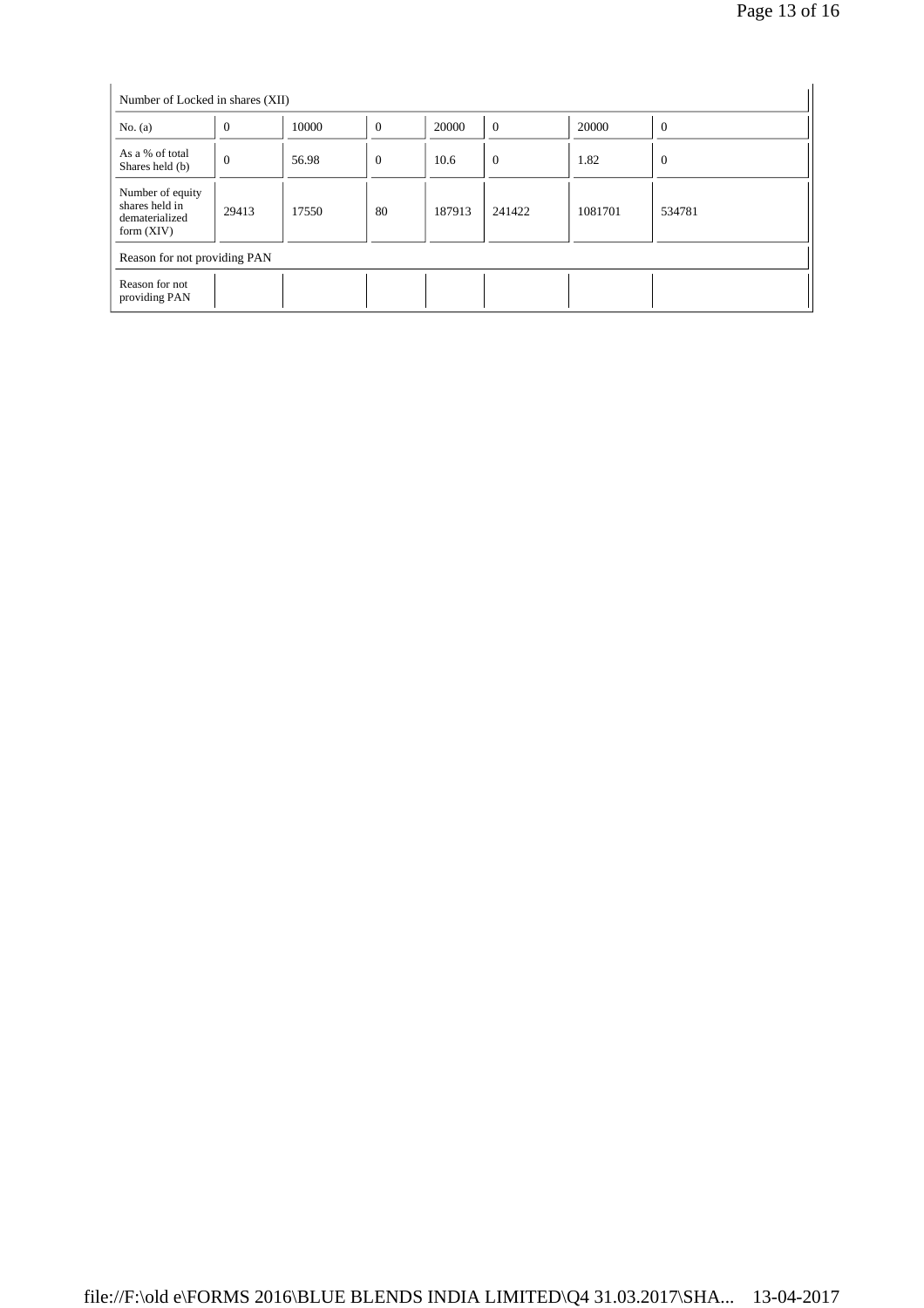| Click here to go back<br>Total                                |  |  |  |  |
|---------------------------------------------------------------|--|--|--|--|
|                                                               |  |  |  |  |
|                                                               |  |  |  |  |
|                                                               |  |  |  |  |
|                                                               |  |  |  |  |
|                                                               |  |  |  |  |
| 344                                                           |  |  |  |  |
| 1589853                                                       |  |  |  |  |
|                                                               |  |  |  |  |
|                                                               |  |  |  |  |
| 1589853                                                       |  |  |  |  |
| 7.73                                                          |  |  |  |  |
| Number of Voting Rights held in each class of securities (IX) |  |  |  |  |
| 1589853                                                       |  |  |  |  |
|                                                               |  |  |  |  |
| 1589853                                                       |  |  |  |  |
| 7.73                                                          |  |  |  |  |
|                                                               |  |  |  |  |
|                                                               |  |  |  |  |
|                                                               |  |  |  |  |
| 7.73                                                          |  |  |  |  |
|                                                               |  |  |  |  |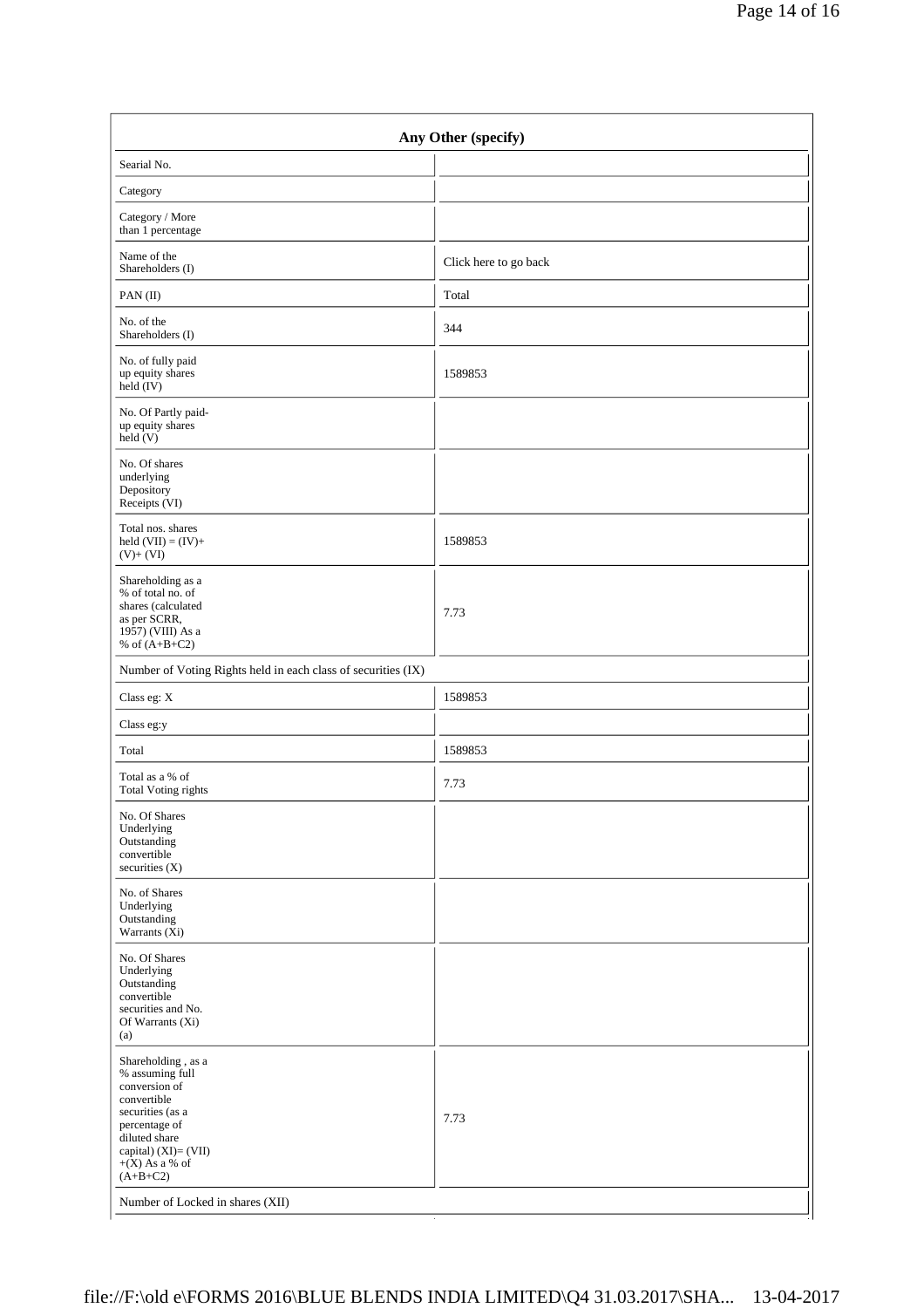| No. $(a)$                                                            | 50000   |
|----------------------------------------------------------------------|---------|
| As a % of total<br>Shares held (b)                                   | 3.14    |
| Number of equity<br>shares held in<br>dematerialized<br>form $(XIV)$ | 1558079 |
| Reason for not providing PAN                                         |         |
| Reason for not<br>providing PAN                                      |         |